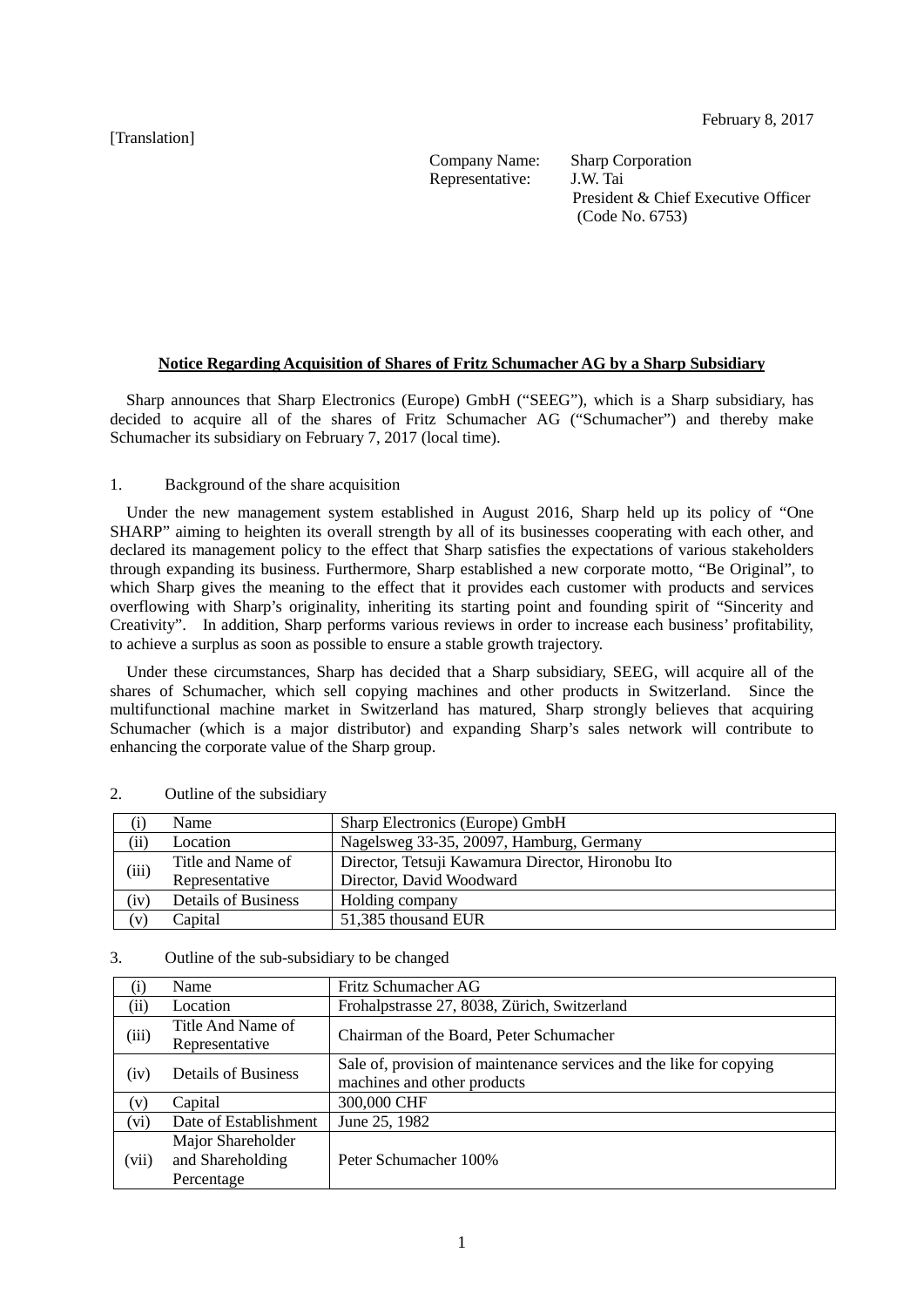| (viii) | Relationship between the Listed Company and the Relevant Company |                                                                                                       |                   |                   |  |
|--------|------------------------------------------------------------------|-------------------------------------------------------------------------------------------------------|-------------------|-------------------|--|
|        | Capital Relationship                                             | There is no capital relationship that needs to be stated between Sharp and                            |                   |                   |  |
|        |                                                                  | the relevant company.                                                                                 |                   |                   |  |
|        |                                                                  | There is no capital relationship that needs to be stated between any related                          |                   |                   |  |
|        |                                                                  | person or related company of Sharp and those of the relevant company.                                 |                   |                   |  |
|        | <b>Personnel Relationship</b>                                    | There is no personnel relationship that needs to be stated between Sharp                              |                   |                   |  |
|        |                                                                  | and the relevant company.                                                                             |                   |                   |  |
|        |                                                                  | There is no personnel relationship that needs to be stated between any                                |                   |                   |  |
|        |                                                                  | related person or related company of Sharp and those of the relevant                                  |                   |                   |  |
|        |                                                                  | company.                                                                                              |                   |                   |  |
|        |                                                                  | There is no transaction relationship that needs to be stated between Sharp                            |                   |                   |  |
|        | Transaction                                                      | and the relevant company.<br>There is no transaction relationship that needs to be stated between any |                   |                   |  |
|        | Relationship                                                     | related person or related company of Sharp and those of the relevant                                  |                   |                   |  |
|        |                                                                  | company.                                                                                              |                   |                   |  |
| (ix)   |                                                                  | Results of Operations and Financial Conditions of the Relevant Company for Previous Three Fiscal      |                   |                   |  |
|        | Years                                                            |                                                                                                       |                   |                   |  |
|        | <b>Fiscal Year Ended</b>                                         | Fiscal year ended                                                                                     | Fiscal year ended | Fiscal year ended |  |
|        |                                                                  | December, 2014                                                                                        | December, 2015    | December, 2016    |  |
|        | <b>Net Assets</b>                                                | 13,024,984 CHF                                                                                        | 8,691,983 CHF     | 8,750,806 CHF     |  |
|        | <b>Total Assets</b>                                              | 20,283,061 CHF                                                                                        | 14,989,343 CHF    | 15,201,577 CHF    |  |
|        | Net Assets per Share                                             | 43,417 CHF                                                                                            | 28,973 CHF        | 29,169 CHF        |  |
|        | Proceeds of Sale                                                 | 28,817,087 CHF                                                                                        | 27,933,240 CHF    | 28,900,113 CHF    |  |
|        | Operating Income                                                 | 3,055,633 CHF                                                                                         | 3,169,445 CHF     | 425,317 CHF       |  |
|        | Ordinary Income                                                  | 3,014,022 CHF                                                                                         | 2,971,783 CHF     | 274,351 CHF       |  |
|        | Net Income                                                       |                                                                                                       |                   |                   |  |
|        | <b>Attributable to Owners</b>                                    | 2,508,570 CHF                                                                                         | 2,326,735 CHF     | 58,822 CHF        |  |
|        | of Parent                                                        |                                                                                                       |                   |                   |  |
|        | Net Income per Share                                             | 8,362 CHF                                                                                             | 7,756 CHF         | 196 CHF           |  |
|        | Dividend per Share                                               |                                                                                                       | 5,000 CHF         | <b>500 CHF</b>    |  |

3. Outline of the other party to the share acquisition

|           | Name                                                             | Peter Schumacher (individual)                                                                  |
|-----------|------------------------------------------------------------------|------------------------------------------------------------------------------------------------|
| $\rm(ii)$ | Address                                                          | Wollerau, Schwyz, Switzerland                                                                  |
| (iii)     | Relationship between the<br>Listed Company and the<br>Individual | There is no relationship that needs to be stated between Sharp and<br>the relevant individual. |

- 4. Number of acquired shares, acquisition price, and number of shares held and the status of the percentage of voting rights before and after the acquisition
- (1) Number of shares held prior to the acquisition 0 share (percentage of voting rights of SEEG: 0%)
- (2) Number of shares to be acquired and the acquisition price 300 shares (17,200 thousand CHF)
- (3) Number of shares to be held after the acquisition 300 shares (percentage of voting rights of SEEG: 100%)
- 5. Schedule (local time)

| (1) | Date of decision                   | February 7, 2017               |
|-----|------------------------------------|--------------------------------|
| (2) | Date of payment and share transfer | February 8, 2017 (to be fixed) |